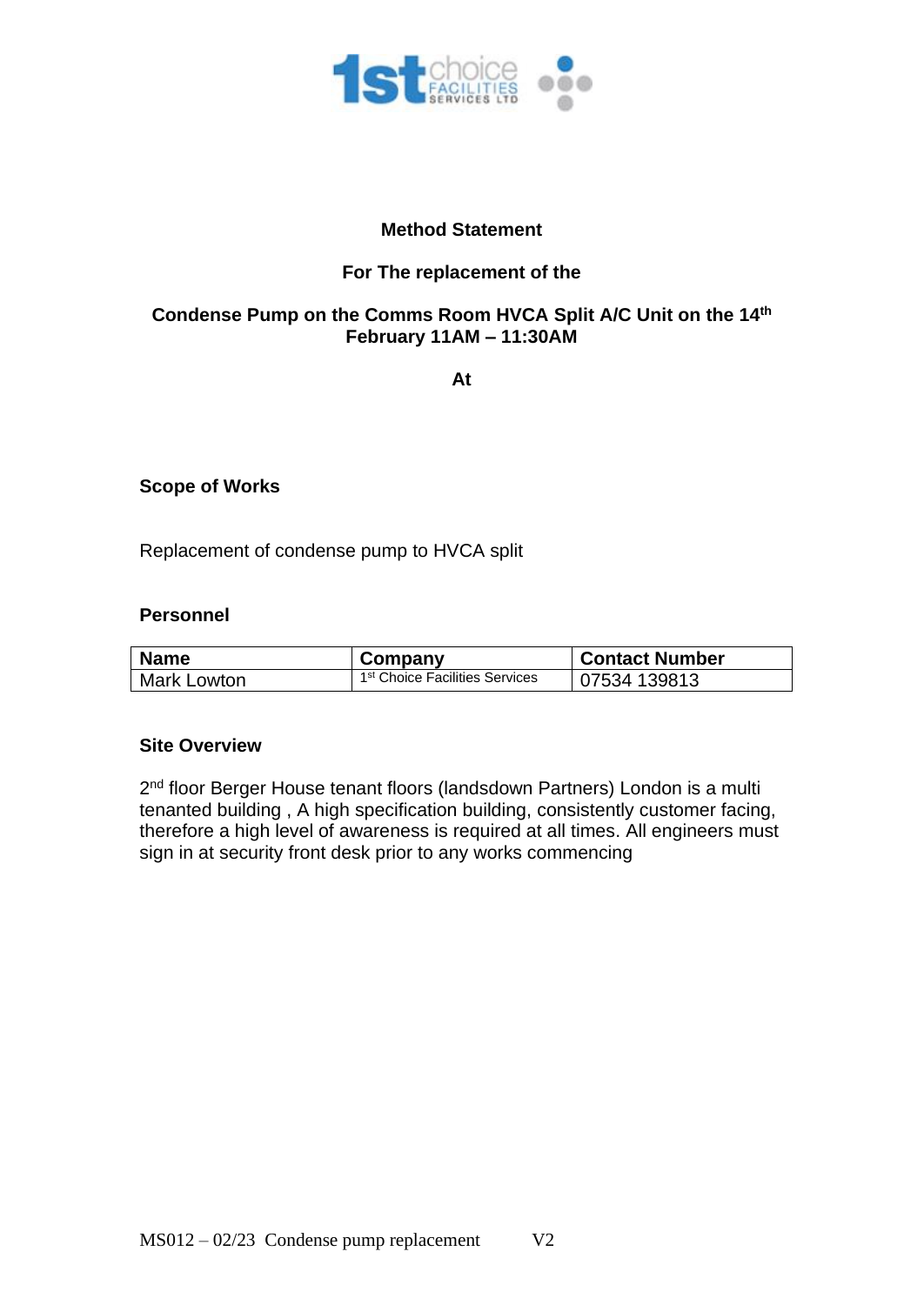

## **Sequence of Work**

## **Condense Pump replacement wall mount Mr Slim unit Comms room**

These are primarily two units with either integral or remote air-cooled condensers working with direct expansion coolers, primarily for room air conditioning applications. The frequency of servicing or cleaning will depend upon the working environment and the amount of usage.

| <b>Procedure / Method</b>                                                                                                    | <b>Safety / Key Points</b>                                                                                                                                                                                                                  |  |
|------------------------------------------------------------------------------------------------------------------------------|---------------------------------------------------------------------------------------------------------------------------------------------------------------------------------------------------------------------------------------------|--|
| 1. Secure an<br>exclusion zone,<br>by placing signs /<br>barriers to the<br>front, rear and<br>sides of the<br>working area. | Where practicable the work should be carried out during the<br>weekend or evening when the amount of personnel working<br>is reduced Before work commences ensure that electrical<br>supply is isolated and locked off with signage posted. |  |
| 2. Place<br>step<br>ladders<br>in<br>position<br>under<br>the ceiling tile for<br>gaining access to<br>the "rock rose".      | Ensure steps are of BS. Class 1 construction<br>and have been safety checked within the last 6<br>Months. Always carry out a visual inspection<br>before use Check LAD1 ladder log before steps<br>are put into use.                        |  |
| 3. When using step<br>ladders follow the<br>guidance in the<br>RA WE1                                                        | Do not use the top step unless the steps are<br>designed for that purpose.<br>Do not lean side-ways on the steps as they have<br>a low tolerance to sideways loading.                                                                       |  |
| 4. Remove AC front<br>cover from<br>the<br>comms room and<br>switch off isolator<br>by tray                                  | After isolation wait for red light to extinguish                                                                                                                                                                                            |  |